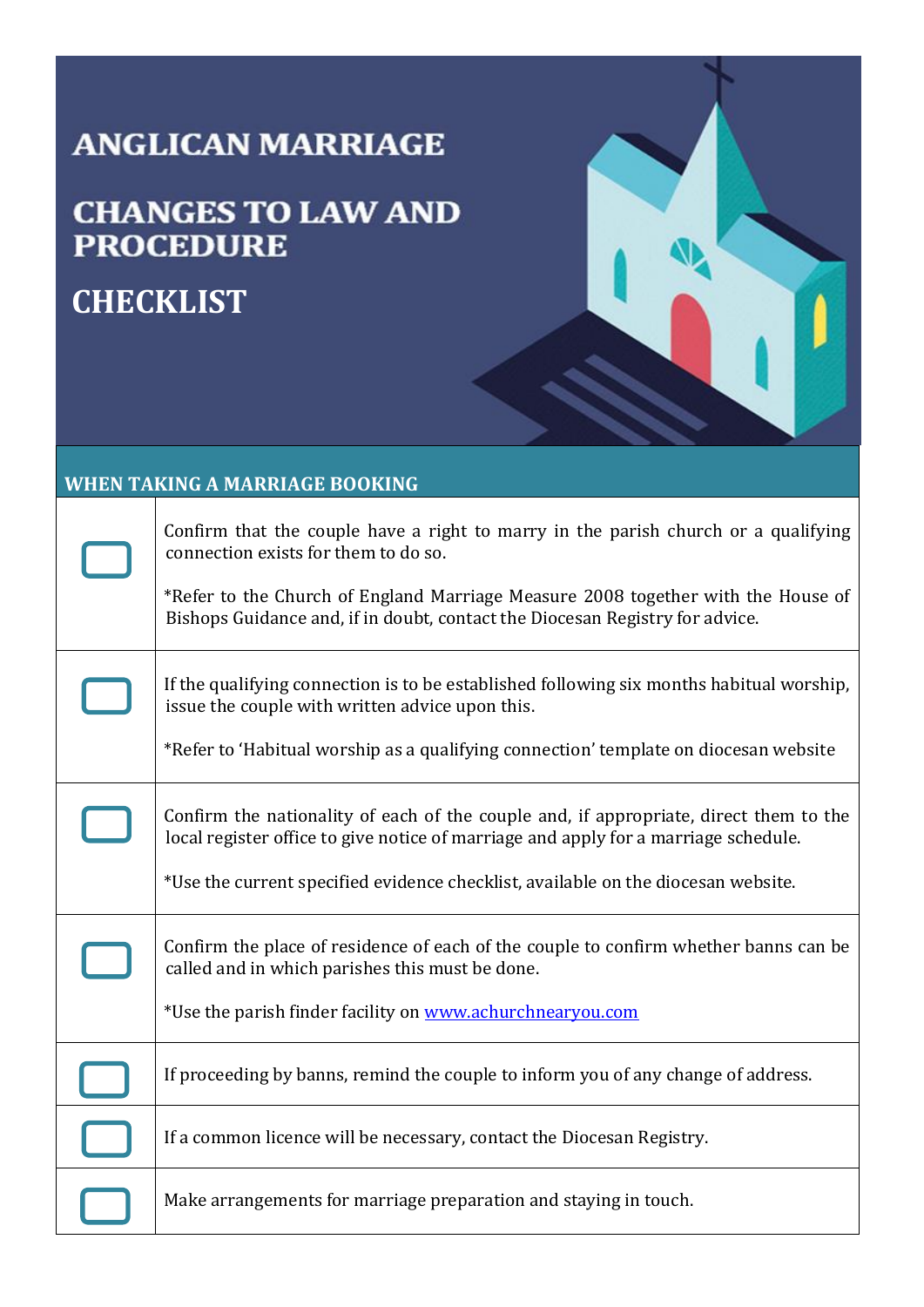|                                    | BEFORE THE MARRIAGE SERVICE (ECCLESIASTICAL PRELIMINARIES)                                                                                                                 |  |
|------------------------------------|----------------------------------------------------------------------------------------------------------------------------------------------------------------------------|--|
|                                    | Ensure that all appropriate banns have been correctly published and banns<br>certificates obtained.                                                                        |  |
|                                    | Advise the couple that they will not receive a marriage certificate on the day of the<br>service and that they will need to apply for this from the local register office. |  |
|                                    | Begin to prepare the marriage document<br>*Download from LRSA website (https://www.lrsa.org.uk/) or<br>Life events diary (https://lifeeventsdiary.org/)                    |  |
|                                    | Discuss the option to record up to four mother/father/parent details for each of them<br>on the marriage document and add appropriate details to the draft.                |  |
|                                    | Discuss the option to record up to six witnesses on the marriage document and add<br>appropriate details to the draft.                                                     |  |
|                                    | Ask the couple to verify the proposed entries.                                                                                                                             |  |
|                                    | Print off the marriage document in readiness for the service.                                                                                                              |  |
|                                    | BEFORE THE MARRIAGE SERVICE (SECULAR PRELIMINARIES)                                                                                                                        |  |
|                                    | Where the couple have given notice of marriage at the local register office, ensure that<br>you have been provided with the marriage schedule.                             |  |
|                                    | Discuss the option to record up to six witnesses on the marriage document and add<br>appropriate details to the draft.                                                     |  |
|                                    | Ask the couple to verify the proposed entries.                                                                                                                             |  |
| <b>DURING THE MARRIAGE SERVICE</b> |                                                                                                                                                                            |  |
|                                    | Ask the couple to verify the proposed entries and sign.                                                                                                                    |  |
|                                    | Invite the witnesses to sign.                                                                                                                                              |  |

 $\mathsf L$